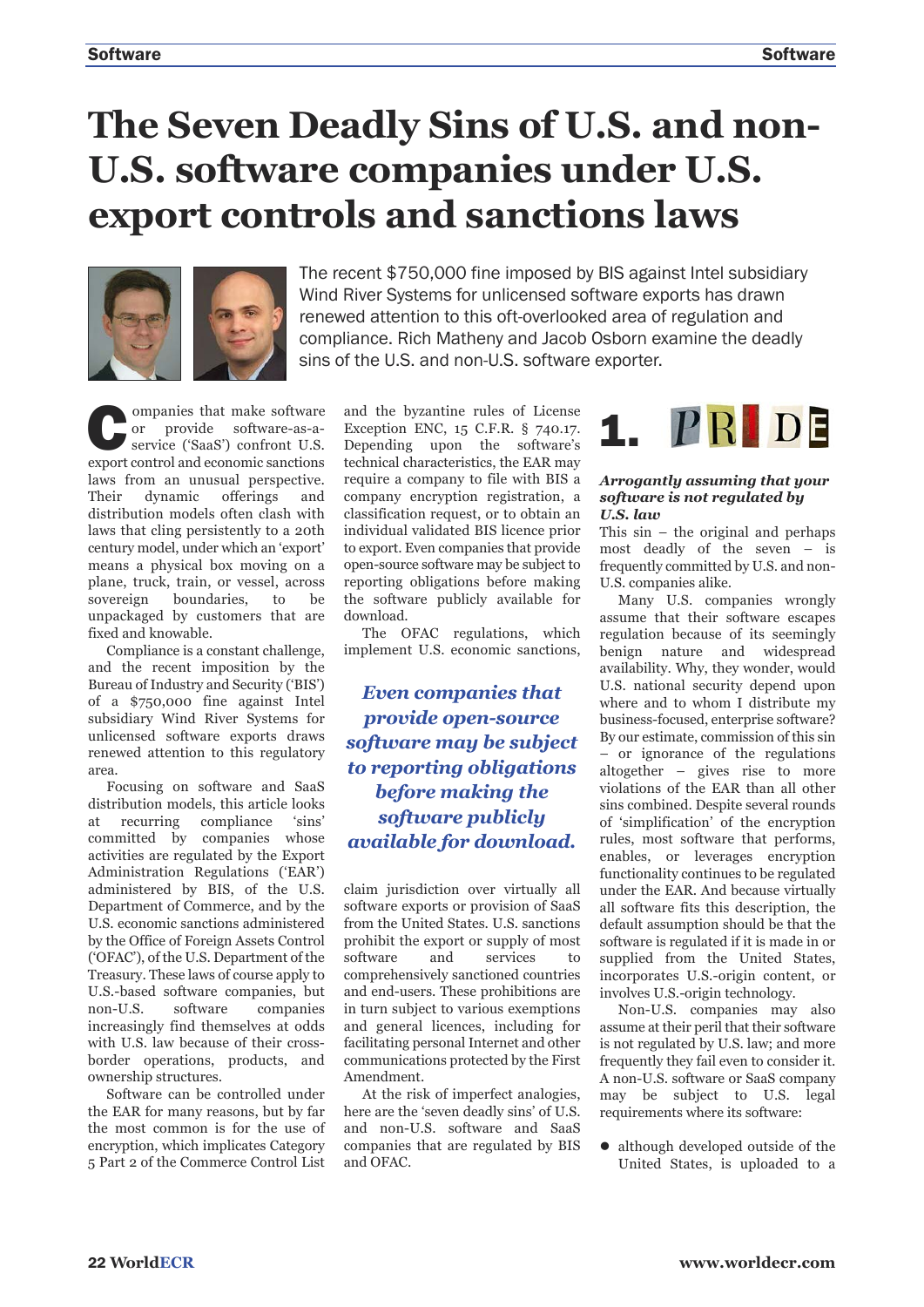server in the United States and made available for download from all locations (e.g., on the Apple iTunes App store or Android platform);

- is offered under a SaaS model and hosted from within the United States (e.g., U.S. servers maintained by Amazon Web Services), such that access from abroad is the exportation of a service from the United States;
- $\bullet$  was developed using U.S.-origin technology or content; or
- is none of these things, but the non-U.S. company is sufficiently owned or controlled by U.S. persons – through a U.S. parent, U.S. investors, or a U.S. management team – that it is subject to U.S. sanctions against Cuba and Iran.

Failure to perceive these jurisdictional issues at an early stage means the resulting violations proliferate, often to be discovered at a critical juncture in the company's life cycle – e.g., in due diligence in connection with an investment, corporate acquisition, or initial public offering. Timing can turn an otherwise minor peccadillo into a sin of damning proportion, causing the investor or underwriter to insist upon a 'confessional' through voluntary selfdisclosure of the violations to the relevant federal agency, or to withhold monies in escrow pending an agency resolution that might not occur for years.

The sin of pride is countered by a strong dose of humility and a rebutt able presumption that your product or service is regulated by U.S. law until a competent analysis proves otherwise.



## *Allowing the complexity of U.S. export-control regulations to anger you to the point of neglect ing a thorough compliance analysis*

Even for those that manage to avoid the sin of pride, the complexity of the U.S. export controls and economic sanctions laws can frustrate software companies to the point of wrath. The virtue to counter wrath is a patient, thorough risk assessment leading to a proper jurisdictional conclusion and product classification – the keys to effective compliance. Under the EAR, 'classifying' the software involves reviewing the Commerce Control List ('CCL') to determine the software's Export Control Classification Number ('ECCN'), and then considering any licence exceptions that might apply to the software based on its technical characteristics.

While most software that is subject to the EAR is regulated as an 'encryption item' under Category 5, Part 2 of the CCL, do not forget that all ten categories of the Commerce Control List include software entries. A patient analysis considers whether other categories may apply before fixing narrowly on the EAR's encryption provisions.

Once you know how your software is subject to the EAR and classified on the CCL, you can determine your

*If the jurisdictional or classification conclusions are incorrect, then the regulatory measures taken are also likely to fail, which can lead to export violations.*

compliance obligations – e.g., whether company registration, reporting, or licences are required, and to which end-users and countries the software may be exported without a licence. This EAR classification in turn may unlock authorisations under U.S. economic and trade sanctions administered by OFAC.

If the jurisdictional or classification conclusions are incorrect, then the regulatory measures taken are also likely to fail, which can lead to export violations. A company would be wise to make a formal BIS Classification Request wherever the classification of the product falls within a grey area, which is the case with many software products.



*Coveting another's favourable, open-source classifications and presuming that yours is entitled to the same*

Some companies that have overcome

pride and wrath still take risky shortcuts by assuming that their software merits the same regulatory treatment as a competitor's. But it is risky to covet another's export-control classification and treat it as your own. This is the sin of envy, and it is especially prevalent with open-source software classifications.

To qualify for an open-source licence exception in the EAR, a company must report to BIS the Internet location of its source code and provide it to the public 'for free or at a price that does not exceed the cost of reproduction and distribution'. (15 C.F.R. § 734.7(b) ('License Exception TSU')) Some companies do offer software in a free, open-source form via creative revenue models (such as advertisement-based, service add-on, or other 'freemium' models), but these remain the exception. To protect intellectual property, most companies export software in executable, compiled form.

Commonly, companies use opensource encryption APIs, libraries, or tools to develop proprietary software. This creates an entirely new encryption item that must independently satisfy the EAR's requirements. If the software is then distributed in executable form – i.e., the exported software is not source code made publicly available under the requirements of License Exception TSU – the TSU authorisation does not apply. And if it has not separately classified the software, possibly via a required classification request to BIS, violations ensue.

Similarly, under the OFAC regulations, source code may be exempt from regulation as 'information or informational materials,' whereas compiled software would not meet the terms of this exception. See, for example, Iranian Transactions and Sanctions Regulations, 31 C.F.R. §§ 560.210, 560.315, and 560.418.

Bertrand Russell once characterised envy as among the most prevalent causes of unhappiness. Had he been an export controls practitioner, he also might have seen envy as the source of unnecessary violations.



*Providing a SaaS offering (because it's the sexy new thing*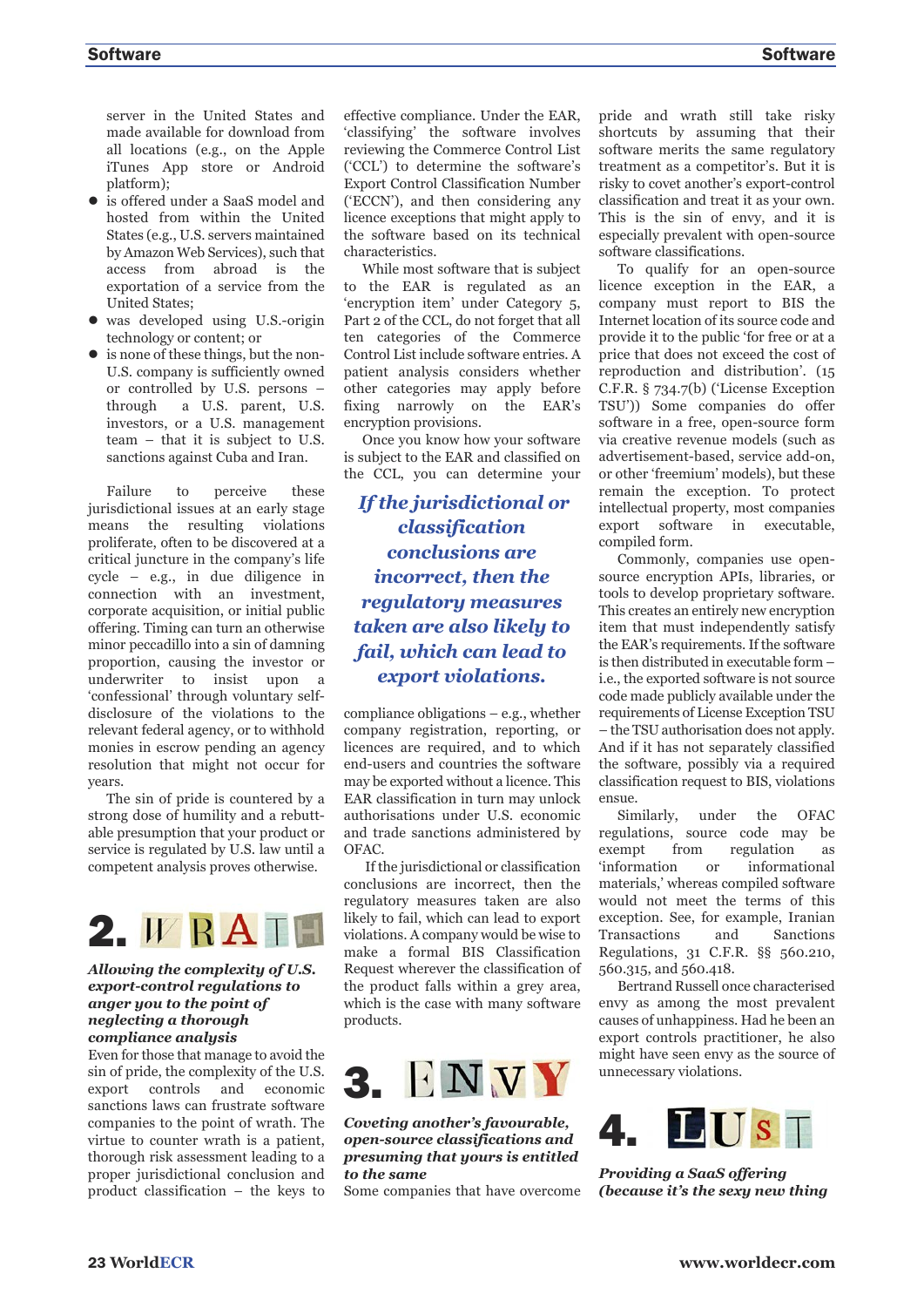## *to do) without considering U.S. export control and sanctions laws*

The SaaS model – including its variants, such as Infrastructure-as-a-Service and Platform-as-a-Service – seduces software companies to migrate their old-school, exportable software product into a SaaS offering. Even services such as Google Drive are taking the place of iconic, staple software installs such as Microsoft Word and Excel.

Under a SaaS model, the exportcontrol considerations are fewer than for traditional exports of software. BIS does not regard the provision of SaaS to be an export of software, nor is the SaaS provider an 'exporter' of data transmitted from the cloud to locations

*By providing access to a U.S.-based SaaS platform from outside the United States, the non-U.S. company thereby exports a service from the United States.* 

outside the United States (although the user of the SaaS may be an exporter of data). But the compliance inquiry for a SaaS model cannot end there.

First, be sure to confirm whether any software is actually exported, or is instead fully accessible from outside the United States via open-source tools and software such as Internet browsers. If a SaaS offering uses downloadable client software (inclusive of plug-ins) for accessing the service, any 'exported' software invoking encryption functionality in the SaaS may pull the characteristics of the entire platform into the EAR. Likewise, many SaaS offerings are supported by mobile applications, offered on the iTunes or Android platforms, which are 'exported' when downloaded from outside the United States. On the other hand, if a SaaS platform merely exchanges data with a thin client through an open-source third-party tool (such as an Internet browser), this generally does not bring the SaaS platform within the EAR's jurisdiction.

Another 'watch out', even for pure SaaS companies, is that they may export their entire SaaS platform from the United States for hosting in another country, to minimise latency in the customer experience. Unless the source code is publicly available, the export of the platform is likely subject to the EAR. Although a licence exception authorises most such exports (see 15 C.F.R.  $\S$  740.17(a)), it is best to confirm. The nature of the service and customers should also be considered; although unlikely, these could implicate end-user and end-use prohibitions in the EAR, including for activities that 'support' missile and chemical/biological weapon proliferation.

An oft-overlooked wrinkle for non-U.S. companies is that by providing access to a U.S.-based SaaS platform from outside the United States, the non-U.S. company thereby exports a service from the United States. Accordingly, the foreign company sponsoring the U.S.-based SaaS is subject to the U.S. economic sanctions regulations, even if the non-U.S. company has no other connections to the United States. Without measures to shield access by persons located in comprehensively sanctioned countries or who are subject to OFAC sanctions, the SaaS provider invites significant risk. Time and again, non-U.S. SaaS providers select a U.S.-based cloud server (such as Amazon Web Service or Rackspace) and unwittingly bring themselves within the jurisdiction of the OFAC sanctions.

This focus on the OFAC sanctions brings us to our next deadly sin: Gluttony for customers.



## *Failing to screen customers against the sanctioned countries and denied-parties lists because of a hunger for any and all customers.*

Compliance with U.S. law increasingly requires that you know some things about your customers. Gluttony is the sin of overindulging in customers without the necessary diligence.

OFAC sanctions generally bar exports from the United States or by a United States person to individuals and entities in comprehensively-sanctioned countries (Cuba, Iran, North Korea, Sudan, and Syria), and to persons and entities on OFAC's Specially Designated Nationals and Foreign Sanctions Evaders lists. For exports of software that is subject to the EAR, screening protocols should also include BIS's Denied Persons, Entity, and Unverified lists.

But knowing exactly how to navigate these list-based pitfalls is rarely obvious, and the options are many. Some companies screen customer names at sign-up ('dynamic' screening) to ensure that no countryor list-based rules are implicated. Others screen additional information – e.g., address, phone number, email address, or company website. Some companies, striving for a frictionless customer onboarding experience, defer the diligence and rely on periodic, batch screenings of existing customers, accepting the risk that a violation will have already occurred when it is identified. Other companies – particularly those not offering a free/trial version of their product – rely upon the screening efforts of financial service intermediaries (banks, credit card companies, et al.). Still other companies allow free-trial signups with nothing more than an email address, leaving little to be screened against a prohibited party list. Some seek compliance automation via IP-address blocking mechanisms, which are only partially effective against countrybased sanctions violations. And many companies – the most gluttonous – gobble up customers with no attention to these risks.

Even well-intentioned companies find that none of these solutions is perfect. Screening generates 'hits' that must be investigated to determine whether they are true or false – a process that cannot be automated and requires human effort and judgement, taking time and risking alienation of the would-be customer. The IP-address blocking solution usually relies on third-party tools that present a high rate of false positives; unlike ordinary physical addresses, IP addresses are assigned to ISPs (which then re-assign the IP addresses to customers) and change over time, causing the tools to block even lawful customers. Many who live under repressive governmental regimes use proxy tools that spoof an IP address to bypass filtering mechanisms. Some companies wrongly assume that IP blocking is effective for compliance with list-based blocking requirements, unaware that the majority of OFAC Specially Designated Nationals are located in